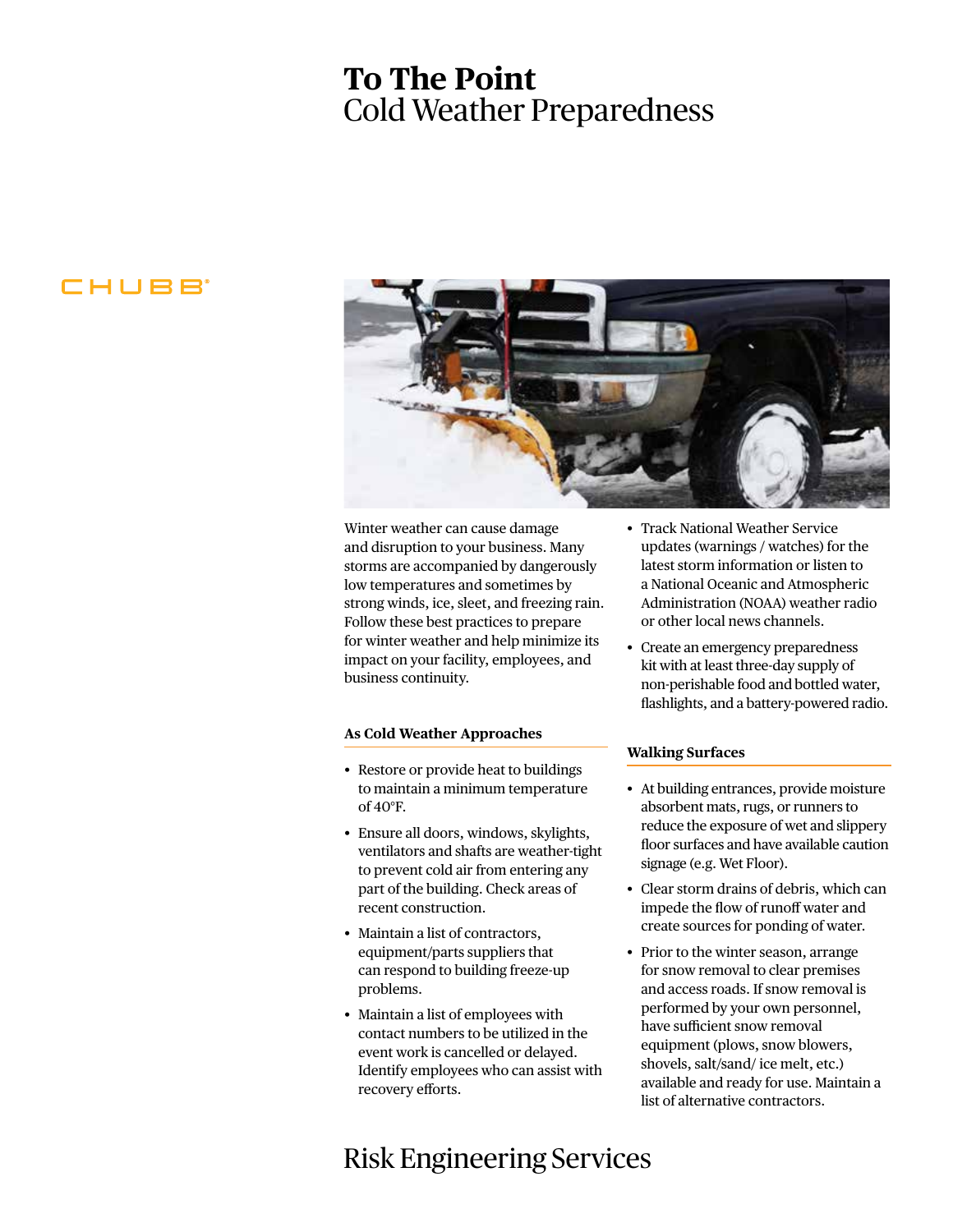Reduce your company's vulnerability to a winter storm by taking action before and throughout the cold season.

- Determine where the piles of snow removed from parking areas are to be stockpiled. If possible, place stockpiles on a slight down slope away from the parking area and pedestrian walkways. Communicate these plans with snow/ ice removal contractors before a storm.
- Mark and identify concrete tire stops or landscaped islands in parking areas (e.g. with small colored flags.) When covered by a few inches of snow, these pose an unseen and dangerous trip and fall hazard.

#### **Building Equipment**

- Inspect all emergency power sources such as generators to assure proper operation.
- Inspect emergency heating systems to assure proper operation.
- Maintain adequate fuel supplies and reserves for primary and emergency purposes.
- When additional heating is required, maintain at least three feet of clearance between the heat source and all combustible materials.
- Ensure that all temporary heaters are UL listed and fitted with automatic high temperature and tip-over shut off devices.
- Ensure that idle cooling equipment such as cooling coils, chillers, and compressors are drained and/or installed in areas with heat. Cooling equipment operating year-round must have operating and de-icing procedures implemented to prevent freeze-ups and ice damage.
- Shield equipment and inventory that is located directly below susceptible frozen pipes with water resistant coverings.
- Add listed/approved heat tracing to process systems piping that are susceptible to freezing.

#### **Fire Protection Systems**

- Provide 24 hour security with hourly fire watch rounds while electrical power is off.
- Check all coolant levels, fuel supplies, batteries, and diesel driver conditions where necessary for fire pump(s). Run driver for 30 minutes to verify operating condition.
- Verify that sprinkler system water gongs and fire department connections are self-draining.
- All wet sprinkler systems, wet standpipe systems, and other protective systems with piping located in areas that are subject to freezing and cannot be adequately heated or heat traced should be shut off, drained, and tagged to follow Chubb impairment procedures. Provide 24 hour security with hourly fire watch rounds in any areas where sprinkler systems have been impaired.
- Add listed/approved heat tracing to protective systems piping that are susceptible to freezing.
- Provide heat to maintain at least 40°F in all rooms or areas containing wet pipe sprinklers, risers, valve closets, wet standpipes, or fire pumps.
- Keep snow and ice clear from access ways, control valves, fire hydrants, hose cabinets, smoke/heat vents, water motor gongs, and fire department connections.
- Remove any water accumulation from a dry pipe valve system through all low point drains, hose headers, fire pump headers, priming water drains, or valve pits.
- Ensure that no sprinkler heads are installed less than three feet from heaters or heat-producing equipment/ appliance.
- Conduct specific gravity testing for all anti-freeze containing pipes and/or equipment.
- Inspect and flush water tank heating systems to ensure proper operation. Maintain tank temperatures above 40°F.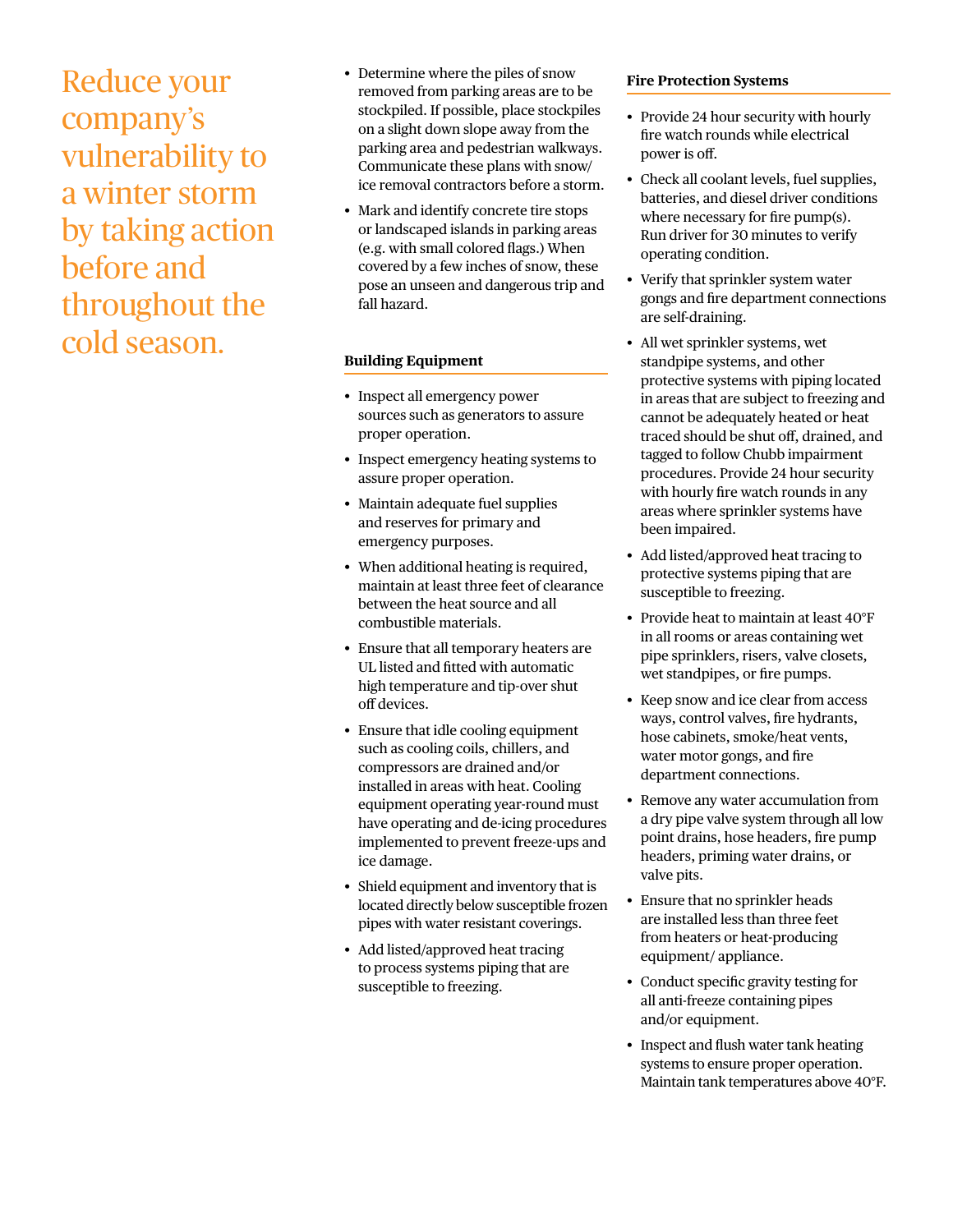- Test and inspect all low temperature alarm devices.
- Position flags, pendants, or markers to identify the location of yard hydrants, post indicator valves, or other equipment at risk of being covered by a heavy snow fall.
- Where sprinkler systems have frozen, close the main valve before thawing the system to prevent water damage if pipes/fittings have cracked. Thaw system and then open the main valve slowly with the assistance of "spotters" looking for leaks throughout the building. Shut down the system immediately if leaks are noted, and follow impairment procedures.
- Cap off or remove piping where ruptures have occurred. Isolate these areas, provide impairment precautions, and return the system to service as soon as possible.

#### **Roof Areas**

- Identify reputable resources (staff, contractors, and equipment suppliers) to remove large accumulations of snow from the roof to prevent collapse.
- Prior to the storm, inspect roof drains to ensure they are clear of debris and fully functional. Before allowing employees access to roofs, implement a Fall Protection Program that meets OSHA standards.
- During the storm, initiate a periodic roof inspection program to monitor the conditions on the roof and drains. Special attention should be paid to the following:
	- Check multi-level roof sections for drifting snow
	- Areas where immediate roof bracing/ support is necessary
	- Use salt around drains to keep snow/ ice accumulations from freezing
	- Large accumulations on long expanses of unsupported roof areas
	- Avoid overloading isolated areas during the clearing process by removing snow in a systematic manner
- Heat tracing can be used to ensure drain risers do not become re- plugged by ice after they have been cleared.
- Remove ice from skylights and around large heating, ventilation and air conditioning equipment units, as well as facades, penthouses and parapets.
- Remove ice buildup along the eaves/ troughs and edge of roof line.
- If roof is pitched and without drains, open paths to eaves to ensure drainage and prevent ponding.
- Take care to not damage roof coverings during snow/ice removal. Avoid using ice picking tools. Do not attempt to remove ALL snow or ice down to the roof covering. This will help to avoid damaging the roof membrane.

#### **Resources**

National Oceanic and Atmospheric Administration (NOAA) www.NOAA.com

National Weather Service www.weather.gov

OSHA Quick Takes: Fall Prevention [www.osha.gov/SLTC/fallprotection/](http://www.osha.gov/sltc/fallprotection/index.html) index.html

Winter Weather Safety and Awareness [www.nws.noaa.gov/om/winter/index.](http://www.nws.noaa.gov/om/winter/index.shtml) shtml

#### **Connect With Us**

For more information about protecting your business, contact your local Chubb Risk Engineer or visit us at www.chubb.com/engineering.